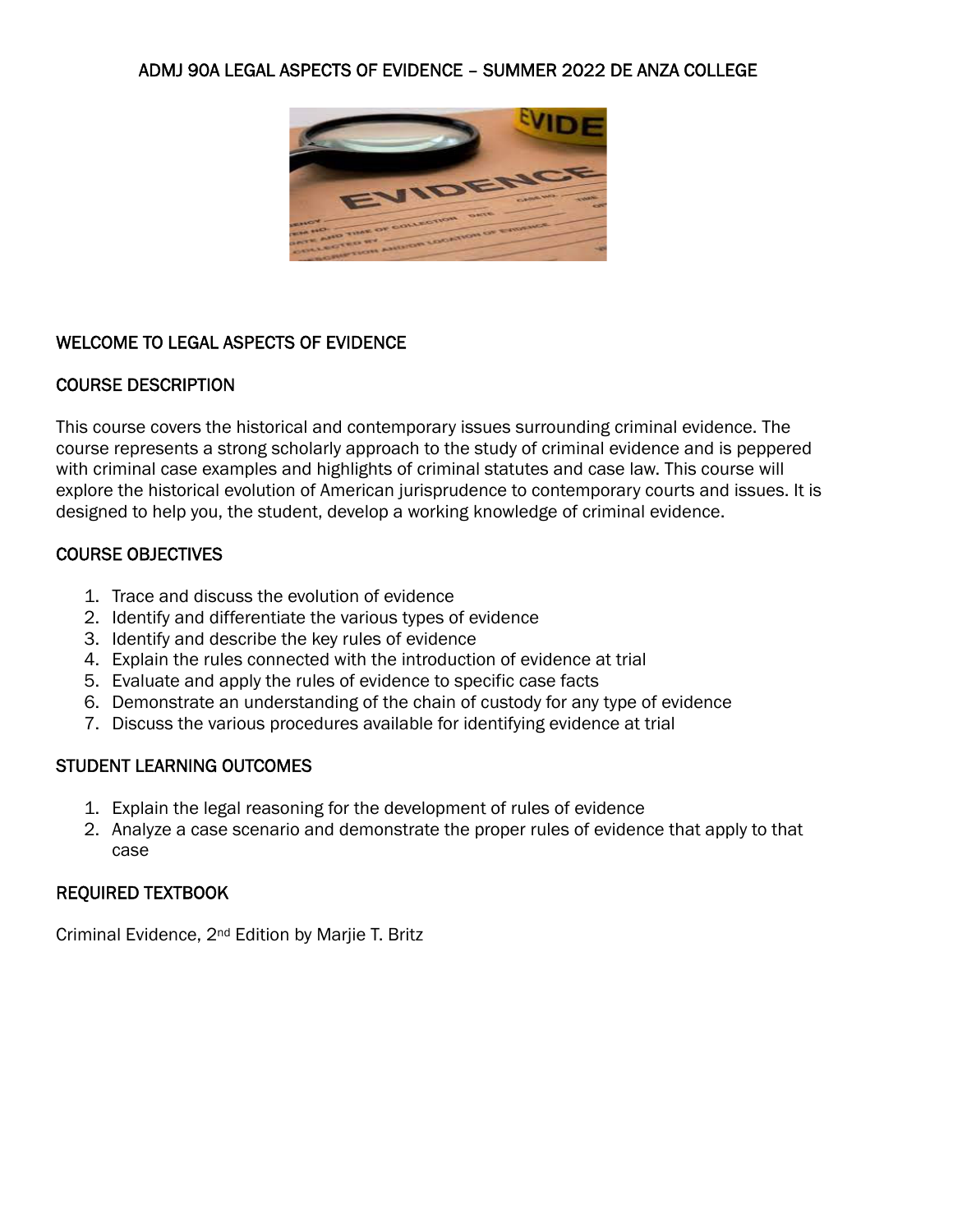# ADMJ 90A LEGAL ASPECTS OF EVIDENCE – SUMMER 2022 DE ANZA COLLEGE



### STUDENT SUCCESS CENTER

Need help with this course? Student Success Center peer tutors are ready for you!

- Link to http://deanza.edu/studentsuccess/.
- Join the SSC Resources Canvas site https://deanza.instructure.com/enroll/MAF7Y8
- Link to SSC Welcome Video https://www.youtube.com/watch?v=cHgTex-RrIo

•Tutoring: Go to the SSC homepage and click on the yellow link to join SSC Resources Canvas. Once there, click on Modules, then the SSC area for your course to see SSC Zoom tutoring links and schedules.

•Workshops, group tutoring and group study: See SSC Resources for current schedules and links. Most people learn better with others...give it a try!

•Support for online learning: Speak with a friendly peer tutor or SSC staff member about motivation and organization strategies for online classes. We get it and are going through the same things, so let's support each other!

•Need after-hours or weekend tutoring? See the Online Tutoring page for information about NetTutor (via Canvas) or Smarthinking (via MyPortal).

## REPETITIVE COURSE WITH SUBSTANDARD GRADE

California Community College Board of Governors has revised Title 5 and will not fund students who persistently fail a course with a grade of D, F, No Pass (NP), No Credit (NC), or Withdraw (W).

#### ASSIGNMENTS/EVALUATION METHODOLOGY

| Quizzes (4 x 10 points each)   | 40 points |
|--------------------------------|-----------|
| <b>Midterm Examination</b>     | 40 points |
| <b>Final Examination</b>       | 90 points |
| Class Attendance/Participation | 10 points |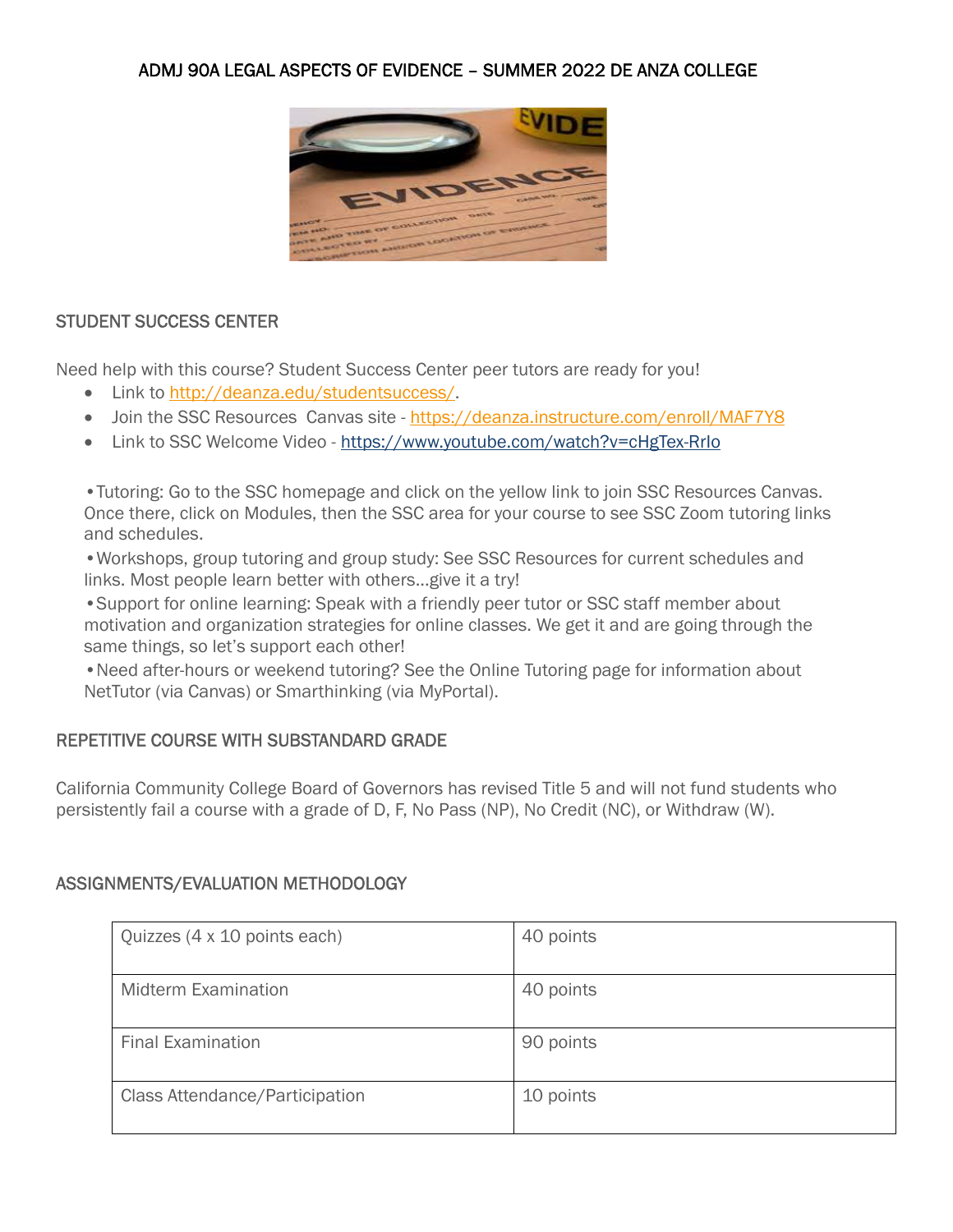

## GRADING SCALE

The below grading scale will be used to determine course grade.

| $A+= 180-$       | $B+ = 162 -$       | $C+ = 144-$ | $D+ = 126 -$     | $F = 108$ |
|------------------|--------------------|-------------|------------------|-----------|
| 175              | 157                | 136         | 121              |           |
| $A = 174 -$      | $B = 156 -$        | $C = 135 -$ | $D = 120 -$      |           |
| 169              | 151                | 127         | 115              |           |
| $A = 168$<br>163 | $B = 150 -$<br>145 | $C = N/A$   | $D = 114$<br>109 |           |

## COURSE REQUIREMENTS

- 1. Attend class lectures via Zoom.
- 2. Read assigned lecture notes, handouts, videos or articles and suggested resources as provided by the instructor prior to each class session.
- 3. Demonstrate a desire to participate and learn.
- 4. Successfully complete exams within deadlines given by instructor.

## **INSTRUCTOR**

I have been a deputy district attorney with the Santa Clara County District Attorney's office since 1999, spending almost half of that time prosecuting gang homicide cases. I have prosecuted thousands of cases ranging from DUI and misdemeanors to general felonies, white collar crime, gang, and murder cases.

In addition to teaching at De Anza, I teach at the San Jose Police Academy, the San Jose Police Department Community Service Officer Academy, the Santa Clara County District Attorney's Office and for the California District Attorney's Association (CDAA).

You may email me at alemamir@fhda.edu or aalem@dao.sccgov.org. For office hours, I will meet with you via Zoom at a time and date agreeable.